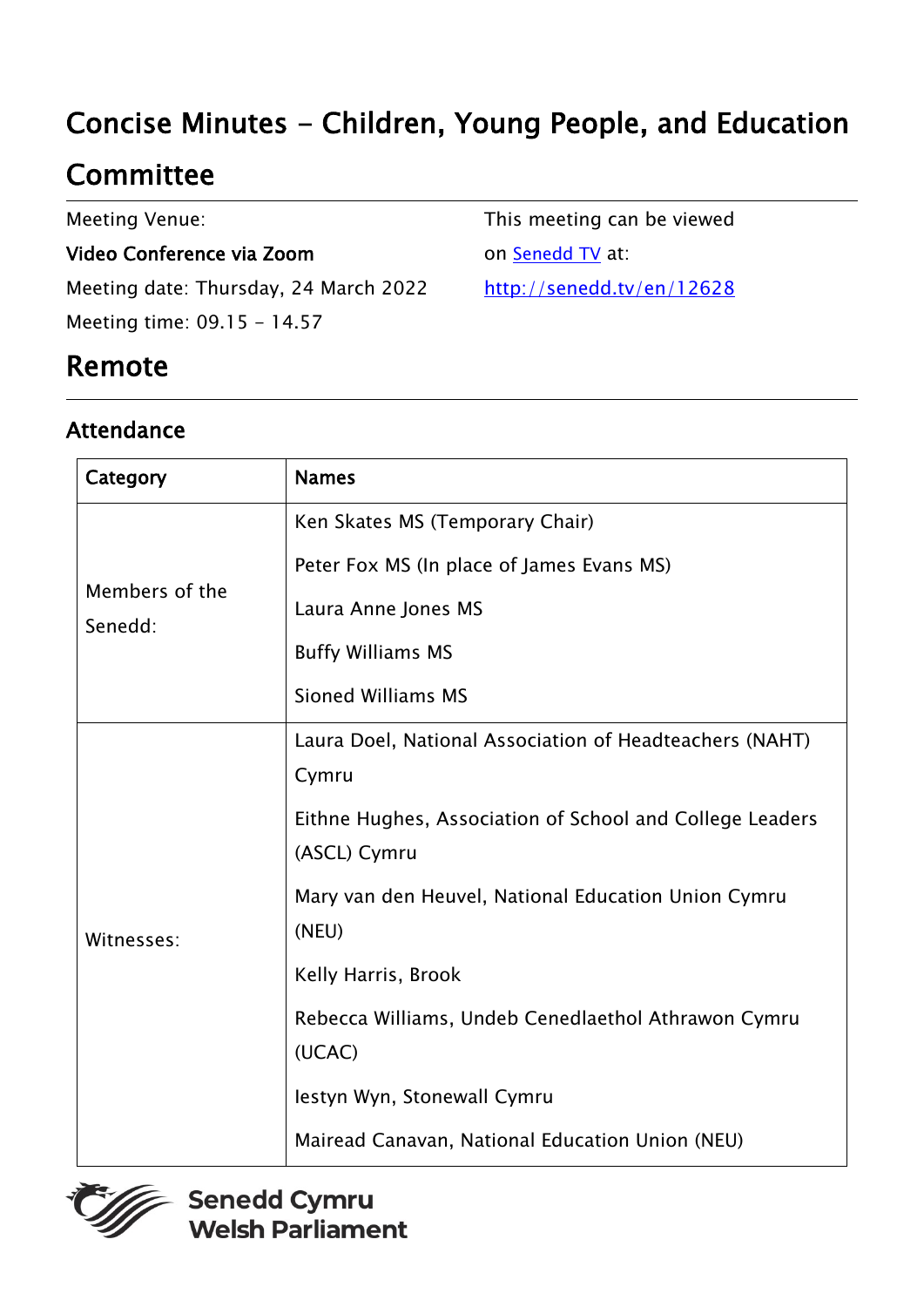|                         | Lowri Jones, Urdd Residential Centre                      |
|-------------------------|-----------------------------------------------------------|
|                         |                                                           |
|                         | Kerry Packman, ParentKind                                 |
|                         | Professor EJ Renold, Cardiff University                   |
|                         | Chris Parry, National Association of Head Teachers (NAHT) |
|                         | Cymru                                                     |
|                         | Siobhan Parry, Platfform                                  |
|                         | Ceri Reed, Parents Voices in Wales                        |
|                         | Sally Thomas, Plan UK International                       |
| <b>Committee Staff:</b> | Naomi Stocks (Clerk)                                      |
|                         | Tom Lewis-White (Second Clerk)                            |
|                         | Sarah Bartlett (Deputy Clerk)                             |
|                         | Michael Dauncey (Researcher)                              |
|                         | Jennifer Cottle (Legal Adviser)                           |

## 1 Introductions, apologies, substitutions and declarations of interest

1.1 Under Standing Order 17.22 Ken Skates MS was elected as Temporary Chair for the whole of the meeting.

1.2 The Chair welcomed Members to the meeting of the Children, Young People and Education Committee.

1.3 Apologies were received from Jayne Bryant MS and James Evans MS, Peter Fox MS substituted for James. Laura Jones MS was absent for some of item 3 and all of item 4. Sioned Williams MS was absent for item 6.

### 2 Peer on peer sexual harassment among learners - evidence session 6

2.1 The Committee heard evidence from representatives of school leader unions.

2.2 Due to time constraints, the Chair agreed that any unasked questions would be sent to the witnesses for a written response.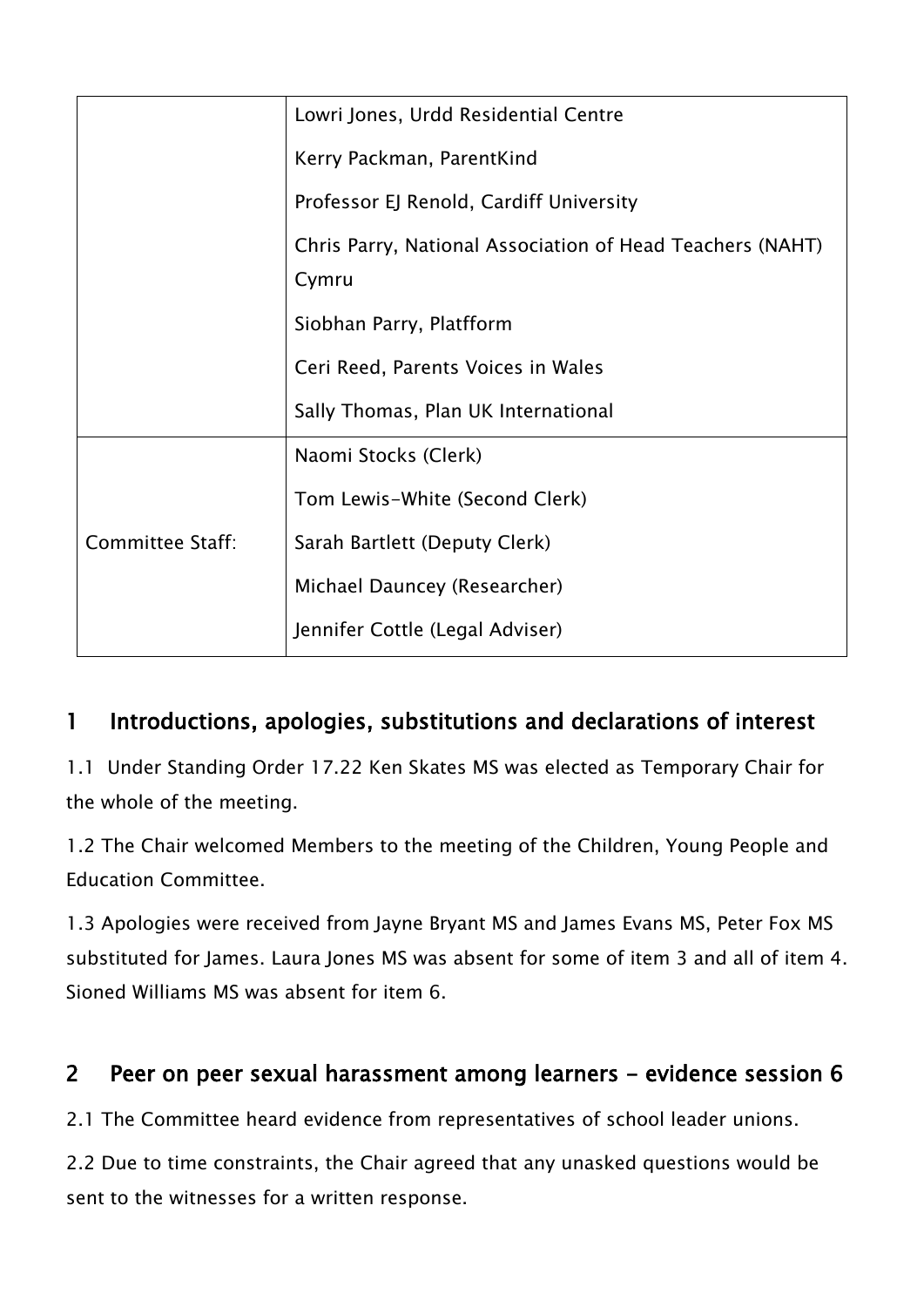#### 3 Peer on peer sexual harassment among learners - evidence session 7

3.1 The Committee heard evidence from representatives of teaching unions.

### 4 Peer on peer sexual harassment among learners - evidence session 8

4.1 The Committee heard evidence from representatives of Stonewall Cymru and Brook Cymru.

#### 5 Peer on peer sexual harassment among learners - evidence session 9

5.1 The Committee heard evidence from Professor EJ Renold.

5.2 Professor Renold agreed to provide the Committee with data on the number of cases of sexual harassment that meet the threshold for constituting a criminal offence.

5.3 Due to time constraints, the Chair agreed that any unasked questions would be sent for a written response.

#### 6 Peer on peer sexual harassment among learners - evidence session 10

6.1 The Committee heard evidence from representatives of parents and carers.

6.2 Due to time constraints, the Chair agreed that any unasked questions would be sent to the witnesses for a written response.

#### 7 Peer on peer sexual harassment among learners - evidence session 11

7.1 The Committee heard evidence from representatives of youth services.

#### 8 Papers to note

8.1 The papers were noted.

8.2 The Committee agreed to write to the Welsh Government to seek its views on paper to note 3.